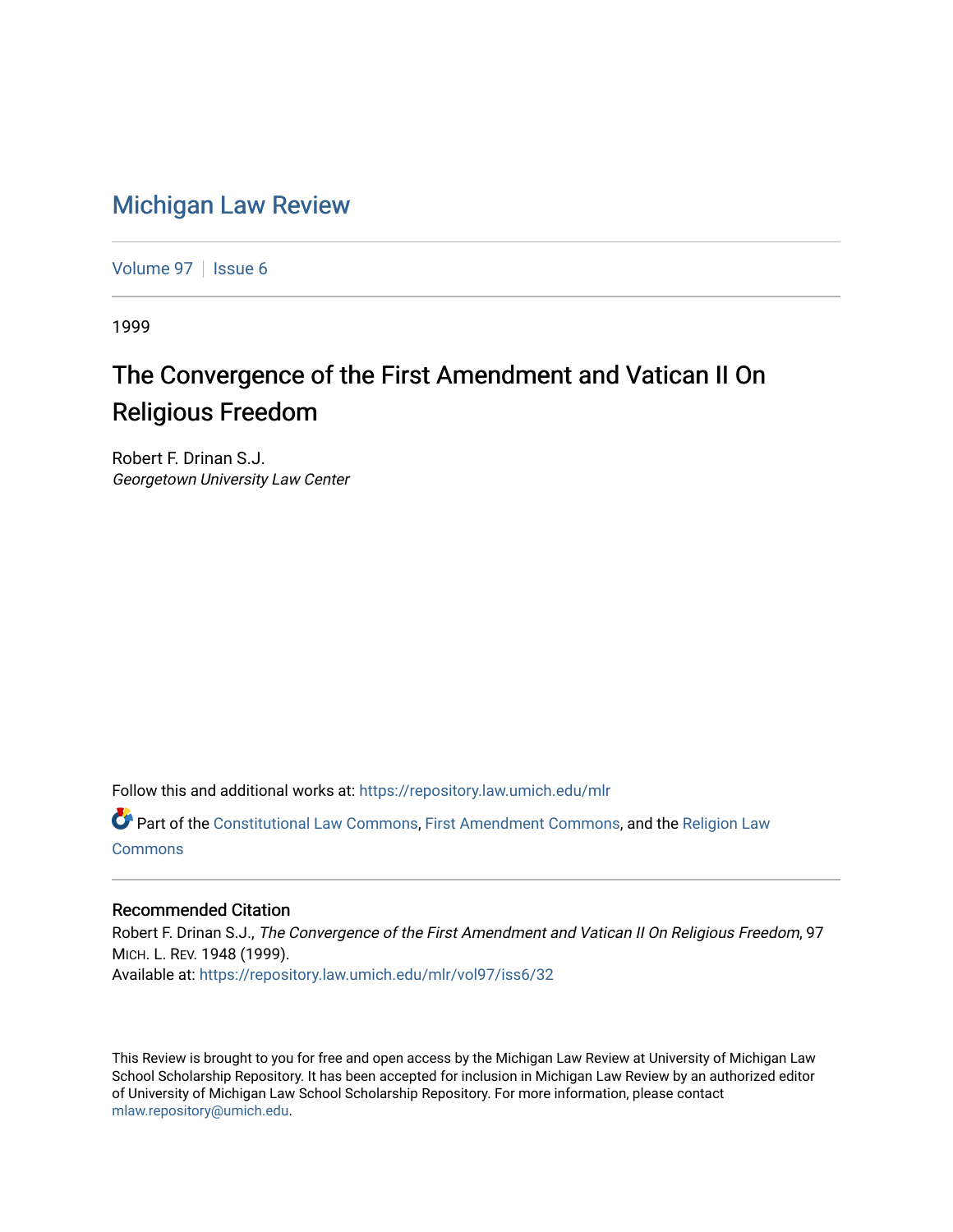### THE CONVERGENCE OF THE FIRST AMENDMENT AND VATICAN II ON RELIGIOUS FREEDOM

#### Robert F. Drinan, S.J. \*

THE LUSTRE OF OUR COUNTRY: THE AMERICAN EXPERIENCE OF RELIGIOUS FREEDOM. By John T. Noonan, Jr. Berkeley: University of California Press. Pp. 436. \$35.

Did the United States radiate the views of James Madison on the free exercise of religion to the world? That, in essence, is the main thrust of this provocative study by John T. Noonan, Jr., Professor Emeritus at the University of California Law School, Berkeley, and a Senior Judge of the U.S. Court of Appeals for the Ninth Circuit.

Noonan is, of course, the author of magisterial books on abortion, birth control, legal ethics, and related issues.1 He writes as a committed Catholic who takes pride in the religion that he learned as a child in his native Brookline, Massachusetts. In Catholic circles and far beyond he is regarded as a scholar who combines the insight of faith with the voice of reason.

In thirteen closely argued chapters Noonan describes how James Madison was instrumental in securing adoption of the "free exercise" of religion in the First Amendment. This formulation has a very special significance since it was not the idea of a secularist or a deist, but of a person close to and active in the Anglican church. The sixteen words of the First Amendment banning the establishment of religion and guaranteeing its free exercise had a profound effect in guaranteeing that there be no state-sponsored religion and that believers enjoyed, with some exceptions, the right to practice their religious beliefs.

Noonan contends that the separation of government and religion with the guarantee of free exercise has been a success in the United States and that many nations have adopted it as the best way to resolve the problems of church and state in societies that are

<sup>\*</sup> Professor, Georgetown University Law Center. B.A. 1942, M.A. 1947, Boston College; LL.B. 1949, LL.M. 1950, Georgetown; Th.D. 1954, Gregorian University, Rome, Italy.  $-$  Ed.

<sup>1.</sup> See BRIBES (1984); THE CHURCH AND CONTRACEPTION (1967); CONTRACEPTION: A HISTORY OF !TS TREATMENT BY CATHOLIC THEOLOGIANS AND CANONISTS (1965); THE Mo. RALITY OF ABORTION (John T. Noonan, Jr. ed., 1970); A PRIVATE CHOICE: ABORTION IN AMERICA IN THE SEVENTIES (1979).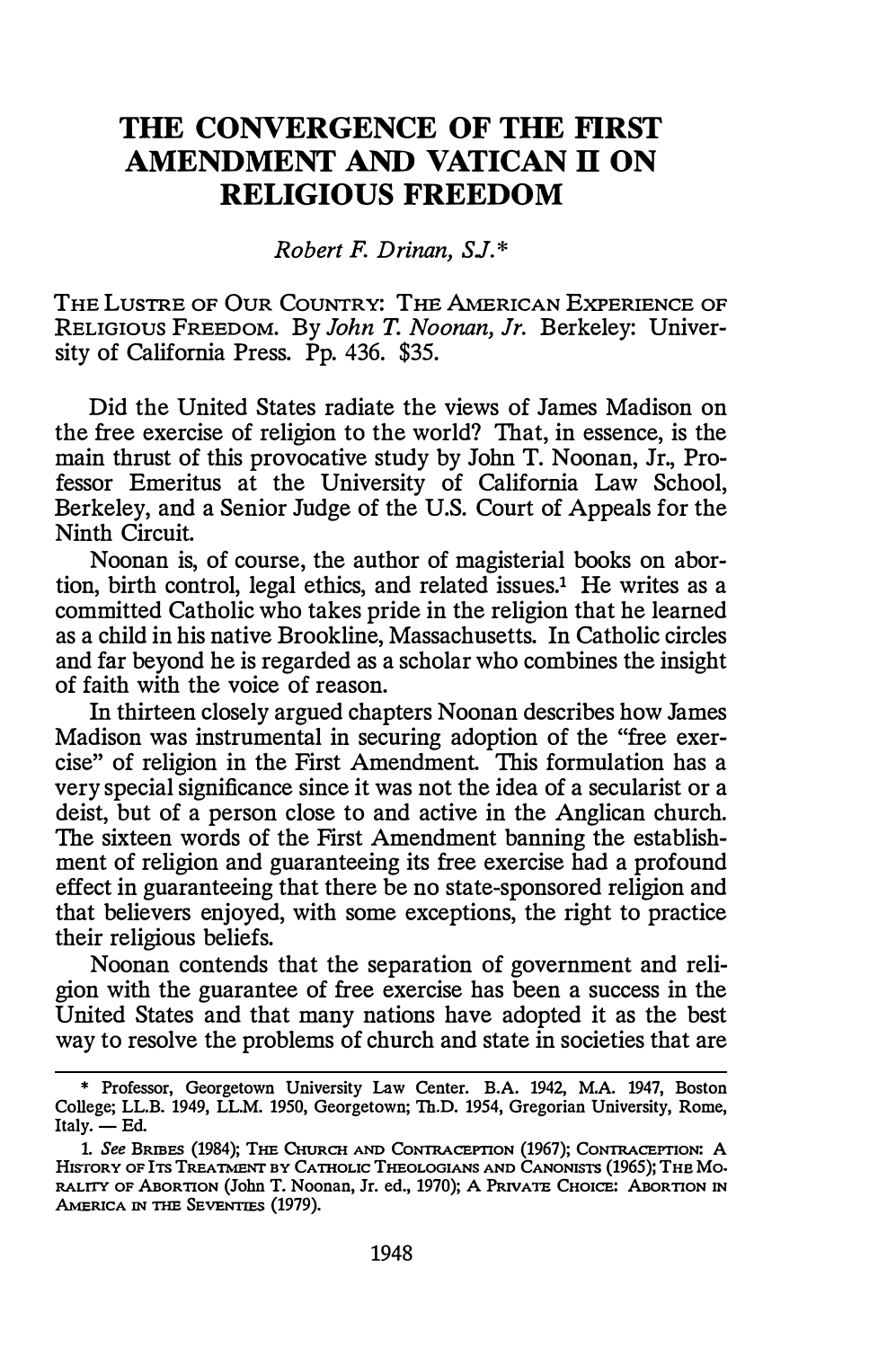deeply divided with respect to religion. Indeed, it was our Founding Father James Madison who furnished the title to Noonan's book, expressing his revolutionary belief and hope that "freedom of religion promised a lustre to our country" (p. 4). These notions, however, must cope with active secularism that is negative and even antagonistic to organized religion.

Despite the absence of a national church, the United States has maintained a public piety that almost assumes a nationally accepted belief and faith. Noonan cites and seemingly applauds a famous expression of such piety in the dramatic God-centered prayer spoken by President Roosevelt on D-Day, June 6, 1944. After announcing that the invasion of Europe was successful President Roosevelt said these words: "'And so in this poignant hour, I ask you to join me in prayer"' (p. 393). Roosevelt did not define what he meant by "prayer," but the prayer was acceptable and welcome to all but some secularists or non-Christians.

In pursuing his thesis Noonan reviews the principal instances in American history when church and state have clashed. They include the struggle over slavery (pp. 114-15), exemptions from the military for conscientious objectors (pp. 219-26), religion in the military service (pp. 84-85), and the famous cases involving excusing the children of Jehovah's Witnesses from saluting the flag (pp. 241- 44). The underlying assumption of Noonan is that the American experience has been generally salutary for religion and for a government devoted to the advancement of values and virtues, some of which are derived ultimately from religious sources. These ideas are now transformed into truths that furnish sound- ideals for a nation that is neither expressly sacred nor explicitly secular.

Noonan's analysis of religious practice in France (pp. 265-84), Japan (pp. 287-304), and Russia (pp. 307-27) is filled with little known facts that have seldom been pulled together before. Some readers may feel that the author engages in a bit of a stretch, essentially claiming that the United States was instrumental in placing the concept of the free exercise of religion in the legal institutions of the countries he discusses. Nevertheless, it is amazing how frequently the American understanding of the free exercise of religion has been adopted in some form in scores of nations that have emerged in the postcolonial world.

Noonan's final and bold contention is that Madison's concept of the free exercise of religion was in essence adopted by the Second Vatican Council in 1965. In crafting his argument, Noonan traces the dramatic events involved in the book of the Jesuit theologian, Father John Courtney Murray, S.J., who was first silenced by the Holy See but then invited to be an expert at the Second Vatican Council, where he turned out to be one of the major architects of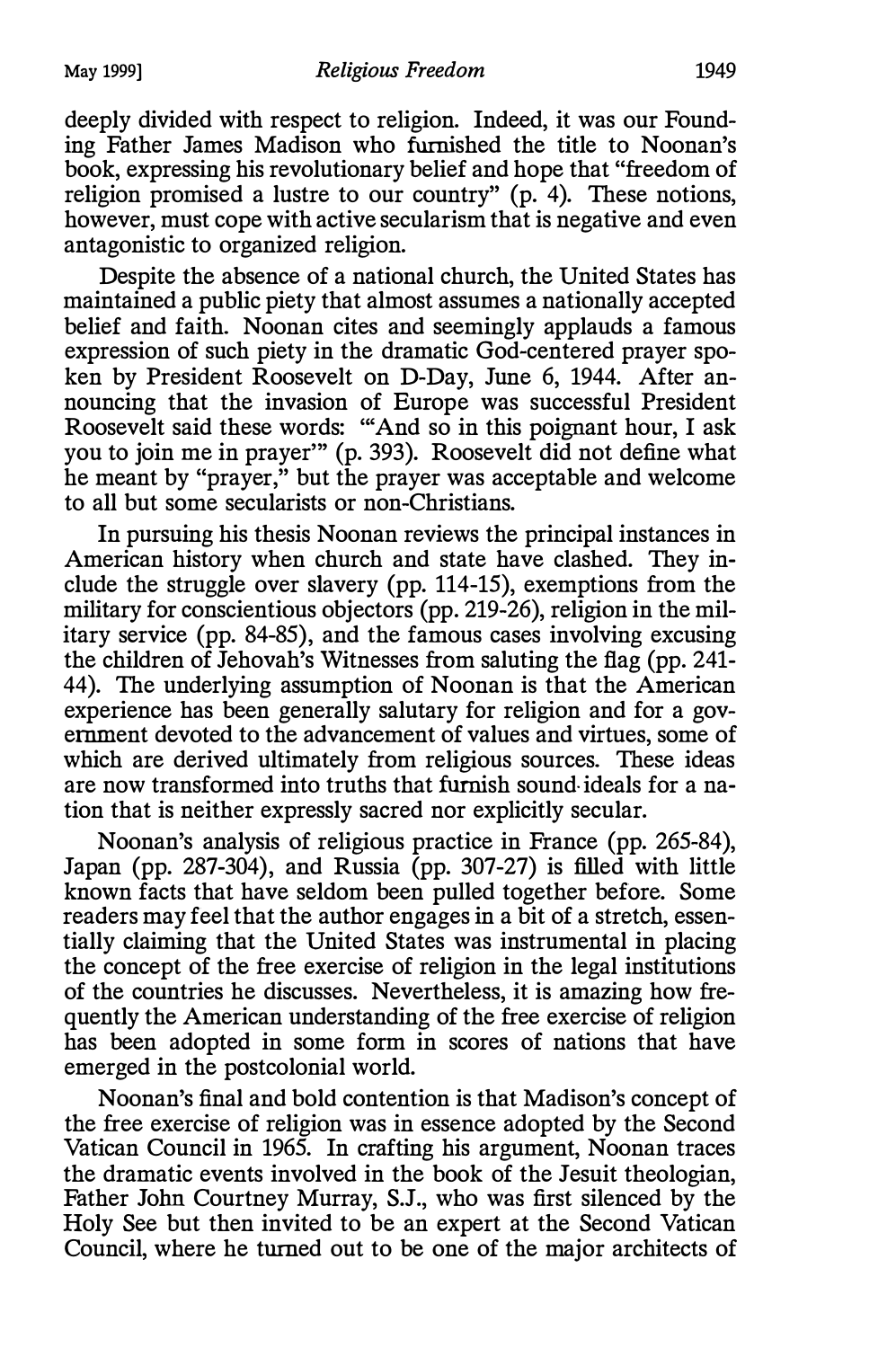Vatican II's proclamation on religious freedom.2 Noonan also describes at some length the pioneering work of Jacques Maritain, a convert to Catholicism (pp. 335-37). Noonan tries not to oversimplify, but he links together the works of Madison, Maritain, and Murray. The thesis, that the United States created a document exalting the free exercise of religion and that this approach has been adopted by the Catholic Church, is interesting, indeed intriguing. Still, as Noonan would agree, there are many other forces operating in the world since the establishment of the United Nations, and especially since the adoption of the 1948 Universal Declaration of Human Rights.<sup>3</sup> It is, however, significant that, despite the clear affirmation of the free exercise of religion in the Universal Declaration of Human Rights, the United Nations has been able to issue a declaration on freedom of religion,<sup>4</sup> but not a covenant on religious liberty. This is less than the United Nations has done on other major human rights issues such as the covenants on race<sup>5</sup> and the rights of women<sup>6</sup> and children.<sup>7</sup> Those in charge of the refinement and implementation of religious freedom know that at this time there is little chance that a sufficient number of nations would ratify a treaty or covenant on religious freedom that would eventually become customary international law.

Some readers may also feel that Noonan overclaims a bit for the achievement of Vatican II. The idea of the free exercise of religion was prominent in the documents of the World Council of Churches<sup>8</sup> and in proclamations of Jewish bodies<sup>9</sup> before the Declaration on Religious Freedom of Vatican II in 1965.10 It may be that it is accurate to trace the origins of the concept of the free exercise of religion to Madison and the First Amendment. Again, however, intellectual developments related to freedom of worship in England

4. See United Nations Declaration on the Elimination of All Forms of Intolerance and of Discrimination Based on Religion or Belief, G.A. Res. 36/55, U.N. GAOR, 36th Sess., Supp. No. 51, U.N. Doc. A/36/51 (1982).

5. See International Convention on the Elimination of All Forms of Racial Discrimination, opened for signature Mar. 7, 1966, 660 U.N.T.S. 195.

6. See Convention on the Political Rights of Women, opened for signature Mar. 31, 1953, 27 U.S.T. 1909, 193 U.N.T.S. 135.

7. See Convention on the Rights of the Child, G.A. Res. 44125, U.N. GAOR, 44th Sess., Supp. No. 49, U.N. Doc. A/44/736 (1989).

8. See Statement on Religious Liberty, in Minutes and Reports, Central Committee of the World Council of Churches 15 (1949) (issued four months prior to the U.N. Declaration).

9. See, e.g., Declaration on the Establishment of the State of Israel, 1948, 1 L.S.I. 3, 4, (1948) ("[The State] will guarantee freedom of religion, conscience ...• ").

10. See Declaration on Religious Freedom, supra note 2.

<sup>2.</sup> See Declaration on Religious Freedom, in THE DOCUMENTS OF VATICAN II 675, 675 (Waiter M. Abbott & Joseph Gallagher eds., 1966).

<sup>3.</sup> See Universal Declaration of Human Rights, G.A. Res. 217, U.N. GAOR, 3d Sess., U.N. Doc. A/810 (1948).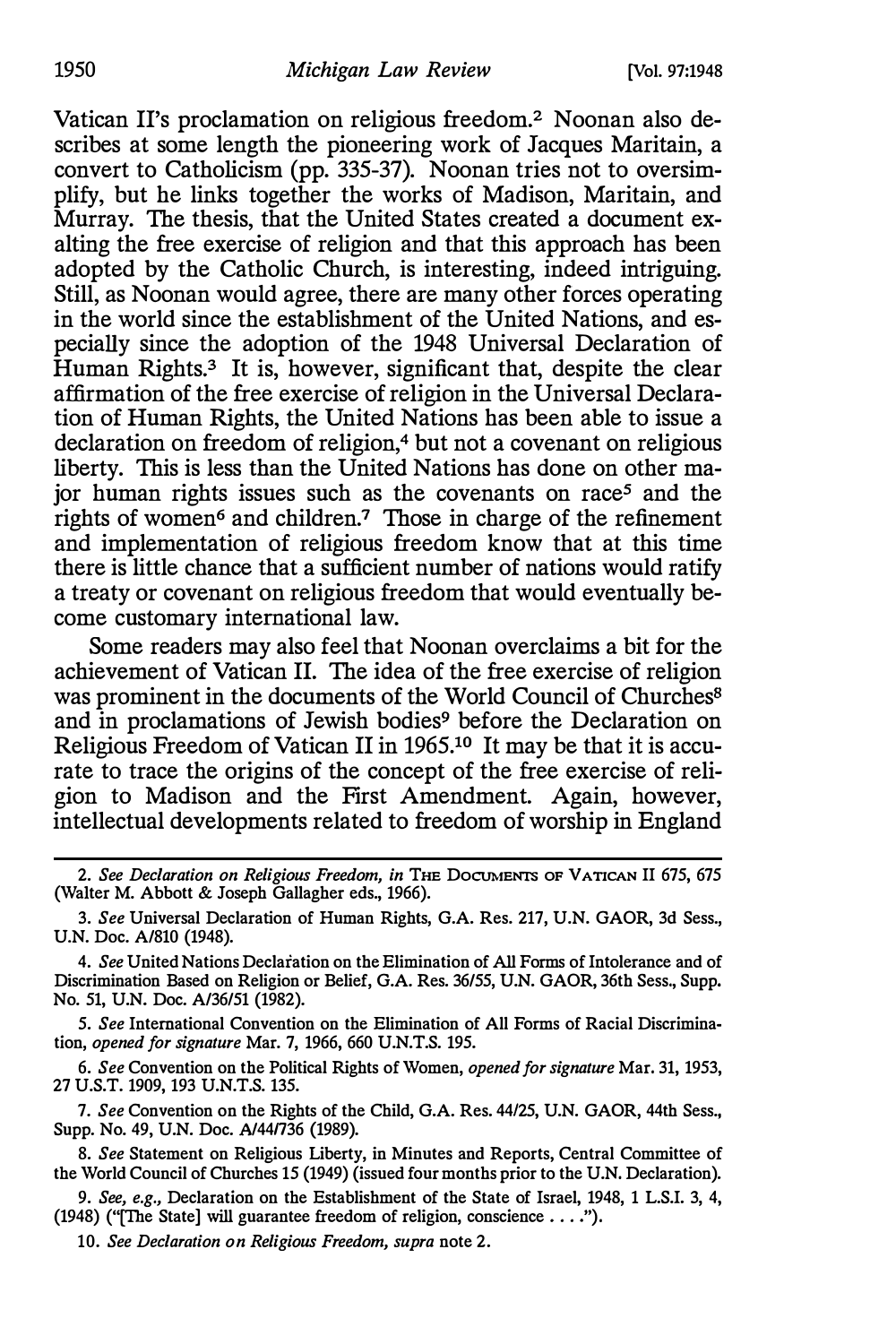and Europe were one of the sources of the thinking about religion done by Jefferson, Madison, and the first Congress.

Noonan, being a careful scholar, does not unduly exaggerate the role of the United States as promoter of the idea of religious freedom when it was a relatively new concept. With all due respect, the framers of the Bill of Rights adopted a formula that would keep peace among the thirteen colonies and prevent a holy war between the followers of the Anglican church and other denominations. Madison and Jefferson were undoubtedly concerned lest the Anglicans in Virginia seek to perpetuate their dominance in that state by enacting a law that would impose a state religion on believers and others in Virginia (pp. 69-75).

But the formula adopted by the first Congress clearly turned out to be more prophetic than its authors dreamed or designed. The separation of church and state, as preached and practiced in the United States, turned out to have an impact clearly never foreseen by its authors. As Father Murray characterized them, the two parts of the First Amendment were "articles of peace."11 The ban of the establishment of religion and the guarantee of its free exercise made the government a protector of religious pluralism but not a supporter of religion as such.

The Vatican statement arguably goes beyond the First Amendment in these strong and indeed amazing words:

[I]n spreading religious faith and in introducing religious practices, everyone ought at all times to refrain from any manner of action which might seem to carry a hint of coercion or of a kind of persuasion that would be dishonorable or unworthy, especially when dealing with poor or uneducated people.<sup>12</sup>

Given this sentiment, should there be a global understanding that the free exercise of religion  $-$  arguably guaranteed by international law  $-$  be assured? It is hard to affirm such a norm, at least as an enforceable right. The example of the First Amendment and most developments in democracies, however, seem to suggest that the world is moving in that direction.

Still, there is no certainty that the guarantees of the First Amendment will be universally accepted in the near future. For centuries, citizens and governmental officials have maintained, almost by instinct, that the religion of a nation must receive protection from its government and that public morality will erode and decay if the religious traditions of the people are not guaranteed.<sup>13</sup>

<sup>11.</sup> JOHN c. MURRAY, SJ., WE HOLD THESE TRUTHS 56 (1960).

<sup>12.</sup> Declaration on Religious Freedom, supra note 2, at 682.

<sup>13.</sup> Noonan does not get into the vast question of religious freedom in nations in which the population is predominantly Muslim. Some of these nations have a majority or a large minority that desires to have its national government recognize and give preferential status to the Muslim religion.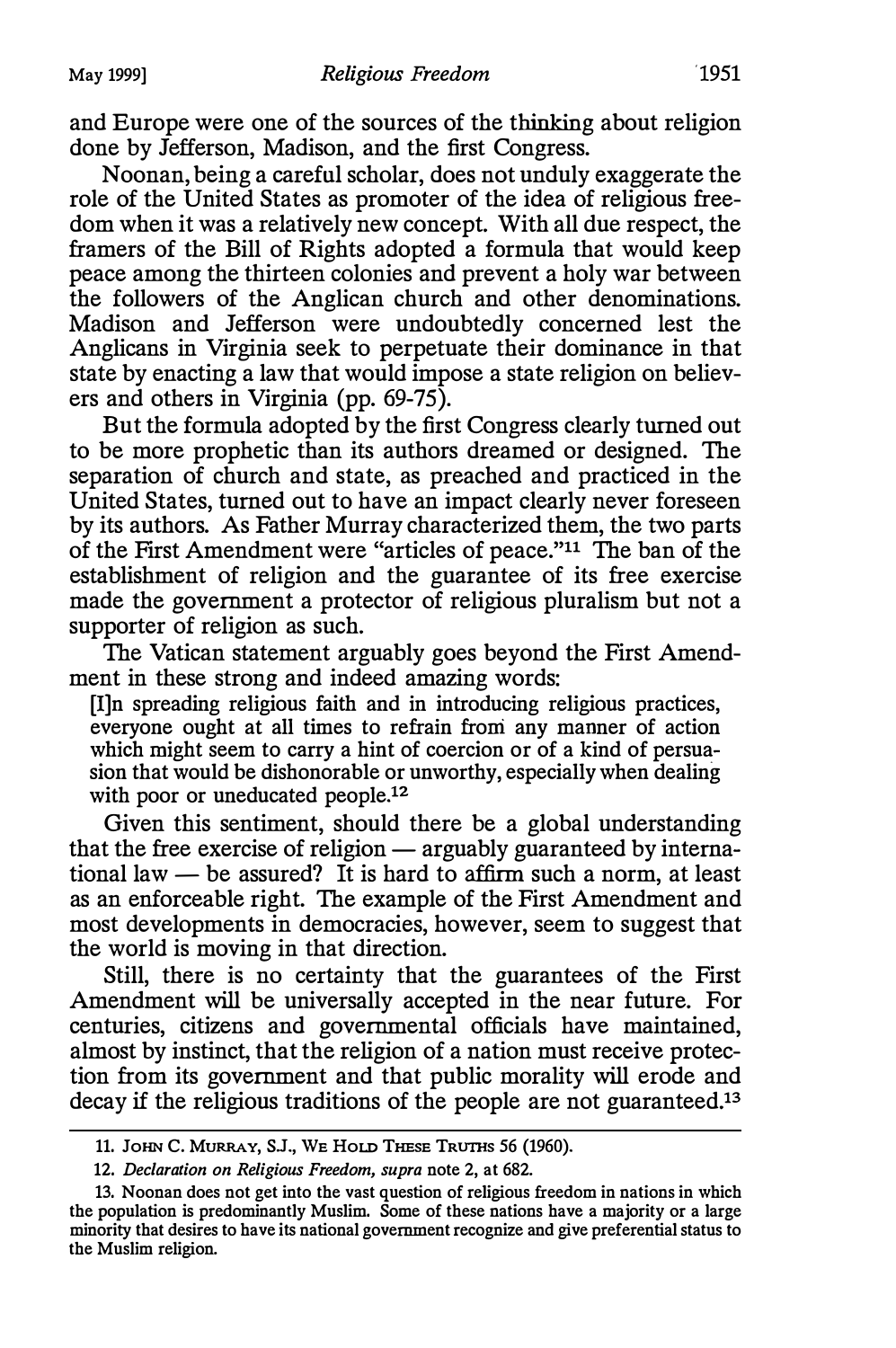The interdependence of religion and government continues to be firmly supported by a multitude of people even though they may say that they desire the separation of church and state. Among Americans, even some who are secular, there is a deep desire to have the government promote some morality; for example, many parents want more values taught in the schools.14 Such desires seem to be more prevalent now than in previous generations. The persistent rate of crime, the dramatic increase in the divorce rate, and the collapse of customary morality in other ways are prompting outcry from vast numbers of citizens.15 These strident observers do not want the government to endorse and support religious institutions or religious values, but they feel deeply that the government has become too amoral.

Many wonder whether these citizens are, in essence, seeking a change in the meaning of the First Amendment; this inspires fear of demands by the Christian Coalition and similar groups. These entities, which have gained prominence in the last generation, sincerely feel that the government has to curb abortion, strengthen the institution of marriage, and reintroduce religion in some form in the public schools.16 They do not necessarily state that the country has to revisit or change the First Amendment, but they do want their government to help them more directly and more generously.

It is easy to respond to these ardent followers of their religion that they have no right to have their government advance or enhance their religious beliefs and institutions. The evils that result when the state and the church get too intertwined are legendary. The fact remains, however, that there is a widespread and profound apprehension by believers that a state neutral to religion subtly undermines the value of faith. Madison probably sensed that and, along with the first Congress, created chaplains in the Congress and the military, carried over the English tradition of extensive tax exemption for churches, and initiated presidential proclamations for sacred events (pp. 84-85). The nation was also deemed to be "under God." A pervasive civil religion was built into the culture. It will go on and may even be increased by politicians who think they gain approval if they refer to God and imply that they want more governmental support for religion.

What will happen if or when the 100 million Americans not affiliated with any religious body become more insistent that their free

<sup>14.</sup> See Cheryl Wetzstein, American See Crisis of Morals Among Teens, WASH. TIMES, June 26, 1997, at Al.

<sup>15.</sup> See John Dillin, Is Morality in Decline?, CHRISTIAN SCI. MONITOR, Dec. 16, 1998, at 1; Richard Morin & David S. Broder, Worries About Nation's Morals Test a Reluctance to Judge, WASH. PoST, Sept. 11, 1998, at Al.

<sup>16.</sup> See Ronald Brownstein, GOP Leaders Embrace Christian Coalition Plan, L.A. TIMES, May 18, 1995, at AlO.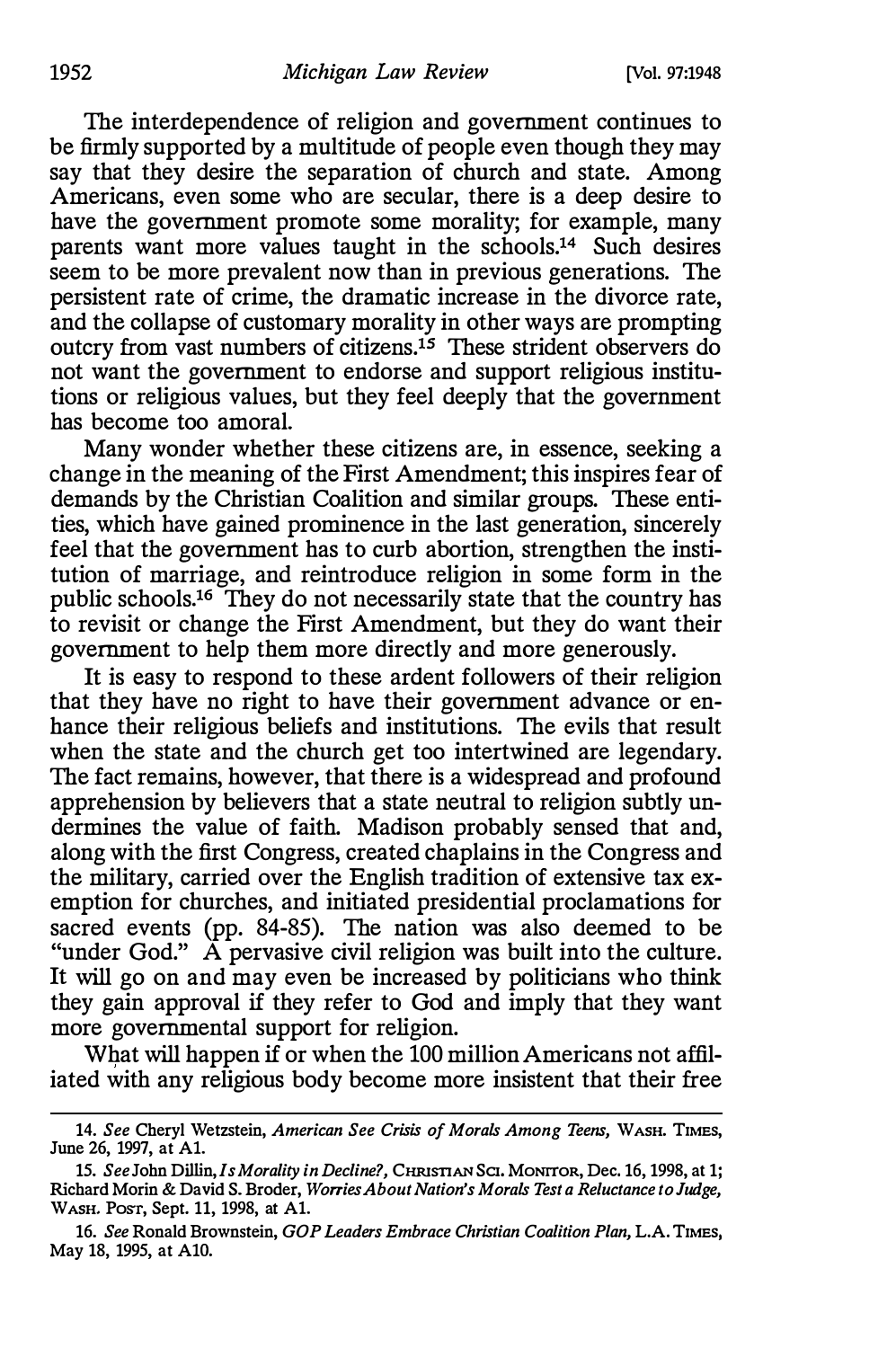exercise of religion means that they have a right to see diminished governmental endorsement of and support for religion? This possibility raises the intractable question of how neutral a government should be in its approach to religion. Can any formulation be devised such as "friendly neutrality," "benign neglect," or "symbiosis"?

John Noonan's essays on the acceptance of the concept of religious freedom by the United States, France, and the Catholic Church synthesize and rationalize the emergence of religious freedom as one of the almost universally accepted doctrines in the Western world. It seems clear that the concept of a church superior to the state in some ways will not be accepted again. The symbols of a preeminent church found in Scandinavia, England, and Germany, for example, may continue.17 It should be noted, however, that in these countries religious instruction in the public schools and some government aid for church-related schools are common.

Does this mean that these nations, by aiding the religions of some, deny the religious freedoms of those not associated with any church — and particularly those without faith? That is the question that Noonan does not answer. Particularly, he does not cover funding for church-related schools extensively, although the issue is acutely alive in the United States. It should be noted that the Vatican Council clearly states that parents have a right to some form of subsidy for sending children to schools consistent with their religious convictions and conscience.18 This, of course, is a claim never recognized in America despite the guarantee of the free exercise of religion. In a long series of decisions beginning in 1947, the United States Supreme Court has been consistent in denying any government grants beyond auxiliary services to sectarian schools of less than collegiate rank.19 This is contrary to the practice in virtually every democracy in the modem world. Many observers, including the late Father Murray, are convinced that the United States is not being faithful to the Free Exercise Clause in denying benefits to religious parents who feel strongly that the financial burden placed on them by the government is a denial of their constitutionally

<sup>17.</sup> See Thomas M. Franck, ls Personal Freedom a Western Value?, 91 AM. J. INrL. L. 593, 598 {1997); Ingrid Brunk Weurth, Private Religious Choice in German and American Constitutional Law: Government Funding and Government Religious Speech, 31 VAND. J. TRANS-NATL. L. 1127, 1144-46 {1998).

<sup>18.</sup> See Declaration on Christian Education, in THE DOCUMENTS OF VATICAN II, supra note 2, at 637, 641-42.

<sup>19.</sup> See pp. 181-88 (giving a discursive discussion); Everson v. Board of Educ., 330 U.S. 1 {1947). While some recent decisions of the Supreme Court may appear to ease the Everson rule, those decisions do not rely on the free exercise clause. See, e.g., Agostini v. Felton, 521 U.S. 203 (1997).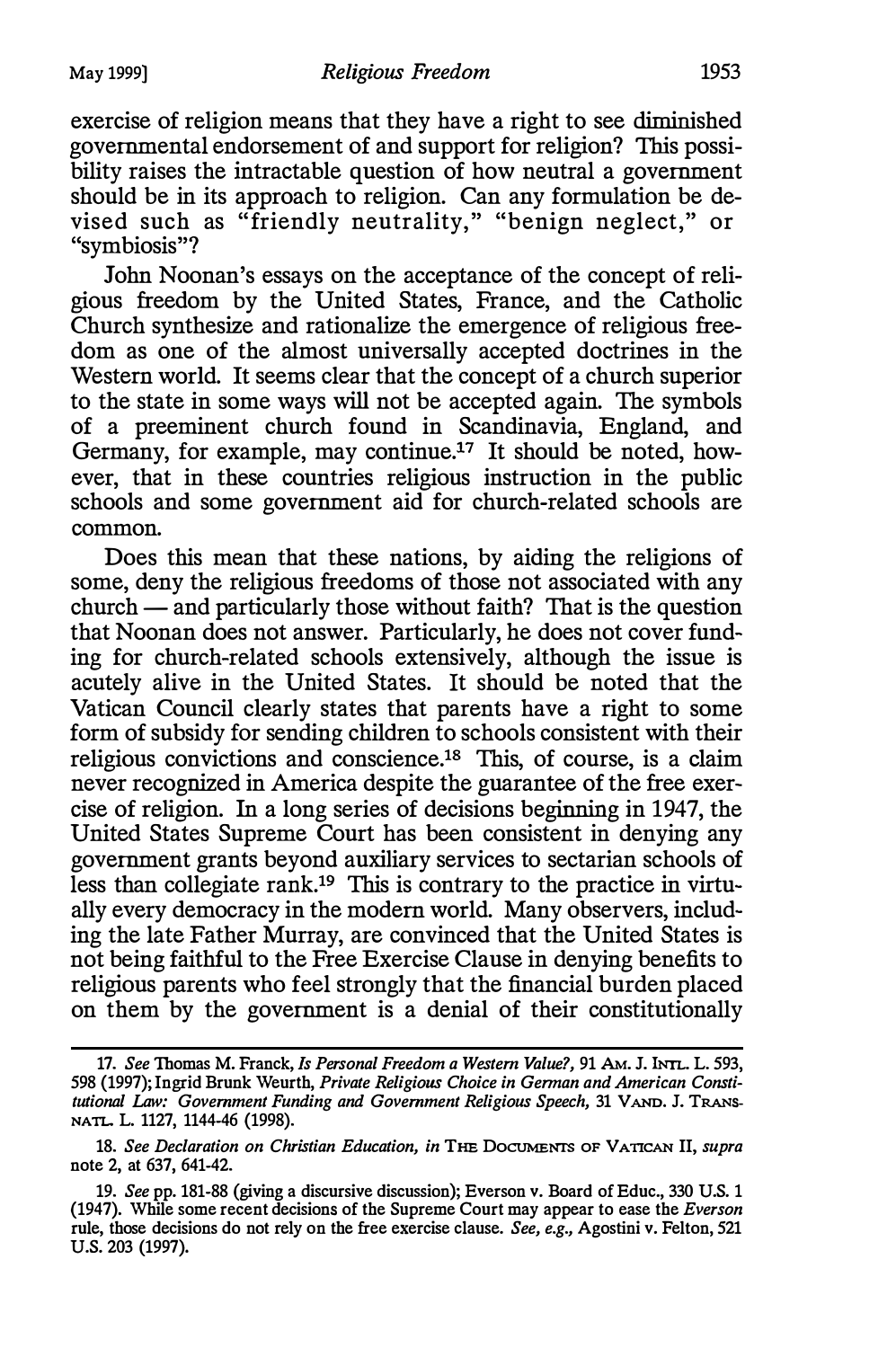guaranteed right;20 these parents often feel that their claim for religious freedom should trump the Establishment Clause.

The exaltation of religious freedom in a democratic society as set forth in Noonan's magisterial work demonstrates that the world now has a well-established belief that individuals should not be forbidden from engaging in religious exercises that are meaningful to them. This is above and beyond the abandonment long ago of the practice of coercing people to believe in certain religious dogmas.

But the unsettled question - more in non-Christian countries than in Western nations  $-$  is whether those who do not believe the fundamental philosophy of the Islamic or Buddhist religions can obtain some share of the government's resources to operate the religious schools of these dissidents. This question has not really been addressed in those nations where the schools are almost exclusively an agency of the government. Muslim governments, perhaps like governments from the beginning of time, tend to be omnicompetent and even totalitarian. They know that dissident religions tend to be counter-cultural and sometimes even subversive of the demands of the government. Hence, governments will subscribe to Article XVIII of the Universal Declaration of Human Rights that grants religious freedom, but says nothing about the place, if any, of nonpublic schools.21 To be sure, Article XXVI of the Universal Declaration of Human Rights insists that parents have a right to be heard with regard to the education of their child.22 The article says nothing, however, about any role of the government in assisting parents in that regard.

In democracies in which Christians have had a predominant or leading role, the state often assists Christian and other religious groups to finance their schools. England,<sup>23</sup> France,<sup>24</sup> Australia,<sup>25</sup> and the Netherlands<sup>26</sup> are among the best-known examples.

As one views the rapid expansion around the world of the meaning of religious freedom, it is hard to think that governments can solemnly pledge to give their subjects religious freedom as guaranteed in the Constitution and statutory law and still retain a monopoly on the funds for schools. The compromise in American law of allowing parents to establish schools but denying them the

<sup>20.</sup> See MURRAY, supra note 11, at 148.

<sup>21.</sup> Universal Declaration of Human Rights, supra note 3, art. XVIII.

<sup>22.</sup> Id. at art. XXVI.

<sup>23.</sup> See DEPT. OF STATE, 102ND CONG., 1st SESS., COUNTRY REPORTS ON HUMAN RIGHTS PRACTICES FOR 1990, at 1328-29 (Joint Comm. Print 1991).

<sup>24.</sup> See DEPT. OF STATE, 105TH CONG., 1st SESS., COUNTRY REPORTS ON HUMAN RIGHTS PRACTICES FOR 1996, at 939 (Joint Comm. Print 1997).

<sup>25.</sup> See Donald Hirsch, Schools: A Matter of Choice, OECD OBSERVER, Apr. 1994, at 12, 12.

<sup>26.</sup> See id. at 12-13.